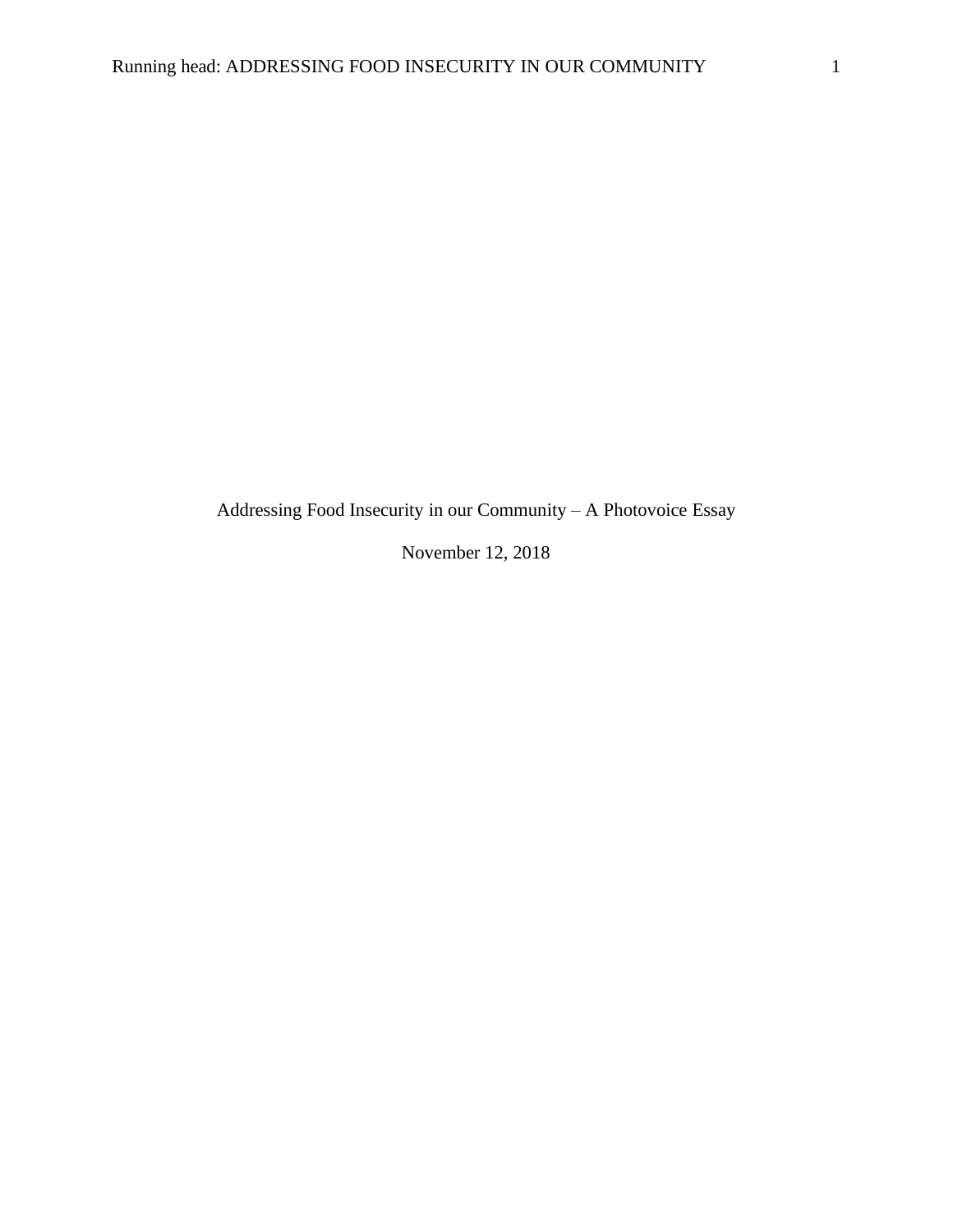# **Abstract**

Food insecurity is an often-overlooked community health crisis that affects 1 in 8 households in Toronto, Canada. This is a growing public health concern that disproportionately affects lowincome individuals who account for the majority of Toronto's food bank clientele. There have been 914,470 food bank visits in 2018 – a 4.7% increase since 2017 and a 14% increase since 2008. Hunger is often invisible to those who do not experience it as many people tend to presume that friends, neighbours, and fellow community members have full access to food. Nonetheless, this is a grim reality for many fellow community members – even in developed countries like Canada. Using a qualitative photovoice method, I photographed a fresh produce aisle from a local grocery store to reflect reality and to symbolize how there is an excess of food in local supermarkets, yet there are still many members of the community who suffer from hunger. To explore the factors that contribute to food insecurity and its devastating effect on health, this paper analyzes the effects of: (1) rising food prices, stagnant wages, and loss of purchasing power; (2) inadequate social assistance benefits; (3) other basic necessities competing with food; (4) the inability to afford healthy foods and the consumption of unhealthy foods as compensation, and (5) poor health outcomes leading to high healthcare expenditure. Furthermore, the Population Health Promotion model is used to explore several potential community health nursing interventions to be taken at various levels within society to bring about necessary change. I propose that a community health nurse should implement change at the policy level by advocating for an increase in social assistance rates higher than 2%, as well as at the community level by establishing school nutrition programs and community gardens. Food insecurity among low-income individuals in Toronto is a preventable issue that a community health nurse can address through participatory approaches and advocacy in collaboration with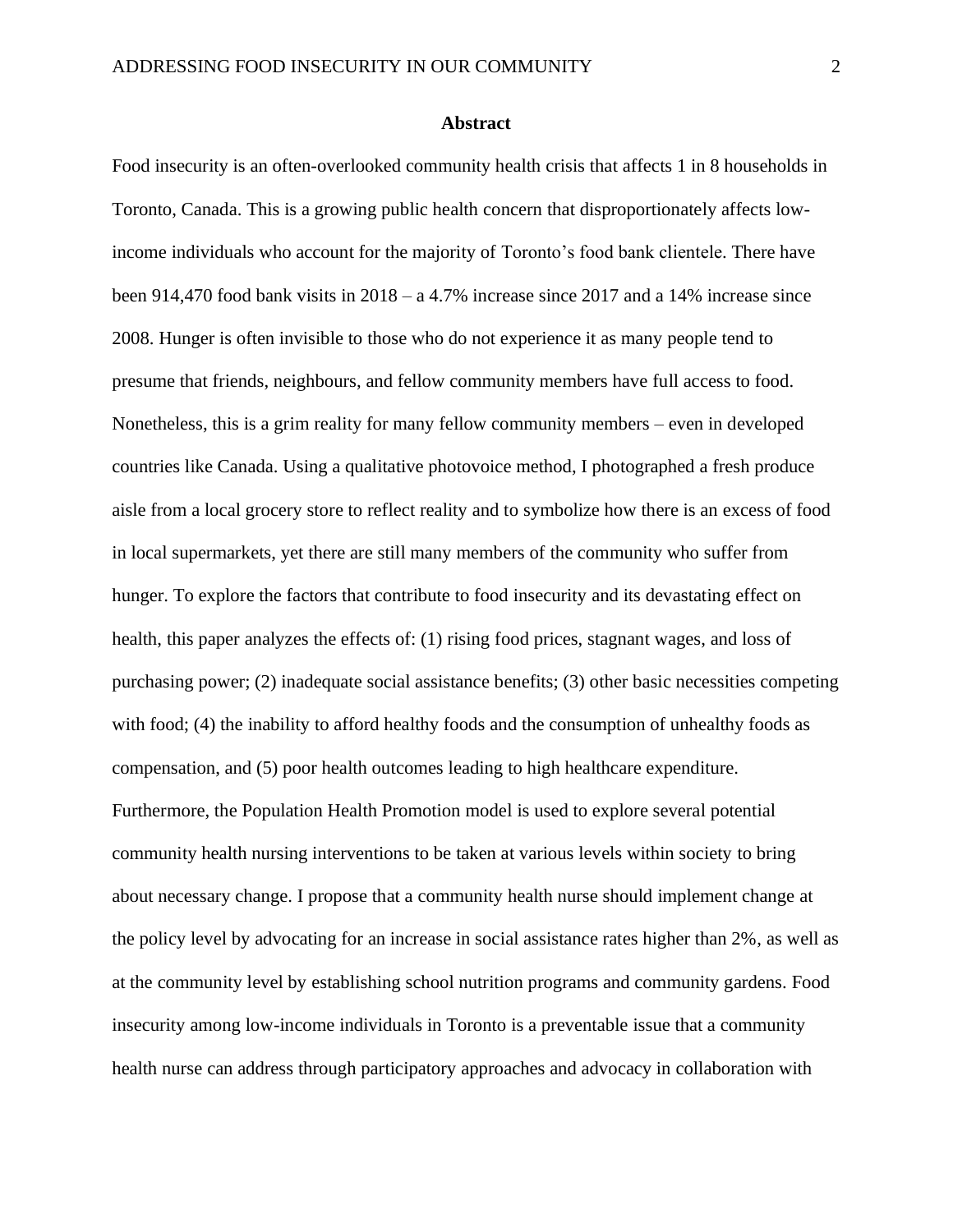policymakers, stakeholders, and community members to improve food security in the community.

# **Introduction**

Imagine not being able to afford food and having to starve for extended periods of time, or not knowing when the next time you will be able to eat. Hunger is often invisible to those who do not experience it as many people presume that friends, neighbours, and fellow community members have full access to food and do not have to worry about things like starvation. One might even think that this is an issue that only affects developing countries. However, food insecurity is a harsh reality even in developed countries like Canada.

Food insecurity is the inadequate access to affordable and nutritious foods (Tarasuk, Mitchell, & Dachner, 2016). According to a survey conducted by Tarasuk et al. (2016), one in eight households in Toronto experience food insecurity. This is a community health issue that disproportionately affects low-income families. Vulnerable populations such as visible minorities, immigrants, women, children, seniors, indigenous people, disabled persons, and single-parent households are particularly susceptible to experiencing food insecurity if they also have low income (Tarasuk et al., 2016). In fact, the most vulnerable sub-population in Canada experiencing food insecurity consists of households with children under 18 years of age [15.6%] – particularly single-parent families headed by women [33.5%] (Tarasuk et al., 2016). The purpose of this paper is to analyze the impact of food insecurity on the health of low-income households.

#### **Description of My Photo**

I was grocery shopping when I came across the organic produce section. I took a photo (see Appendix) of the various fruits and vegetables that adorned the aisle, as well as the prices of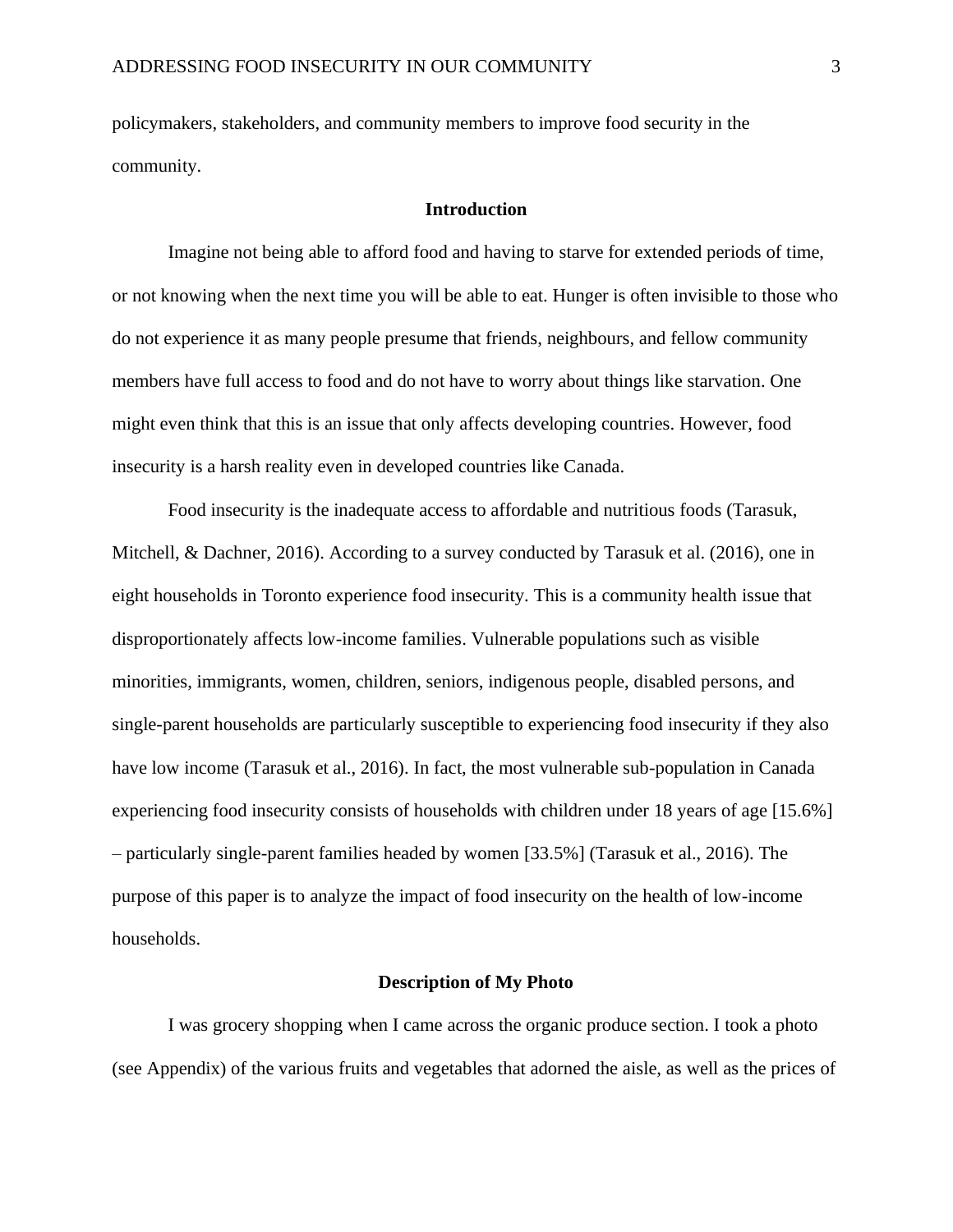the food products. I was drawn to take this photo as it illustrates how there is an abundance of food in our local grocery stores and supermarkets, yet there are still many members of our community who suffer from hunger. People in our community who are food insecure are able to grasp the food in their hands but are unable to bring it home to their table. This ought to make one wonder why so many people experience food insecurity when there is a plentiful supply of food that is seemingly accessible to everyone in the community.

I also made sure to include the food prices in my photo as it symbolizes how wages are sometimes insufficient to match rising food costs. According to O'Connor, Farag, and Baines (2016), with inflation, there is a loss of purchasing power – especially if one's salary does not rise with the rate of inflation. This means that if one's salary stays the same, their ability to afford products decreases. This negatively affects low-income individuals and families who rely on fixed paychecks that do not increase with the rate of inflation.

In addition, I took a picture of the vegetables and fruits section specifically because according to Schermel et al. (2014), healthy foods are generally more expensive. Thus, it is more inaccessible than unhealthy foods such as chips, candy, and soda. Unfortunately, many lowincome families who cannot afford healthy foods have to compromise by purchasing cheap unhealthy foods to stave off hunger.

Food insecurity is a topic that resonates with me on a personal level as I grew up and still live in a low-income, single-parent family household with my immigrant mother and grandmother. One of the earliest revelations I had that indicated my family as food insecure was when I had my first look at the Canada's Food Guide in elementary school. I remember thinking that the amount and type of food I was eating did not meet the recommended number of food guide servings per day (Government of Canada, 2007). There were days where I had to skip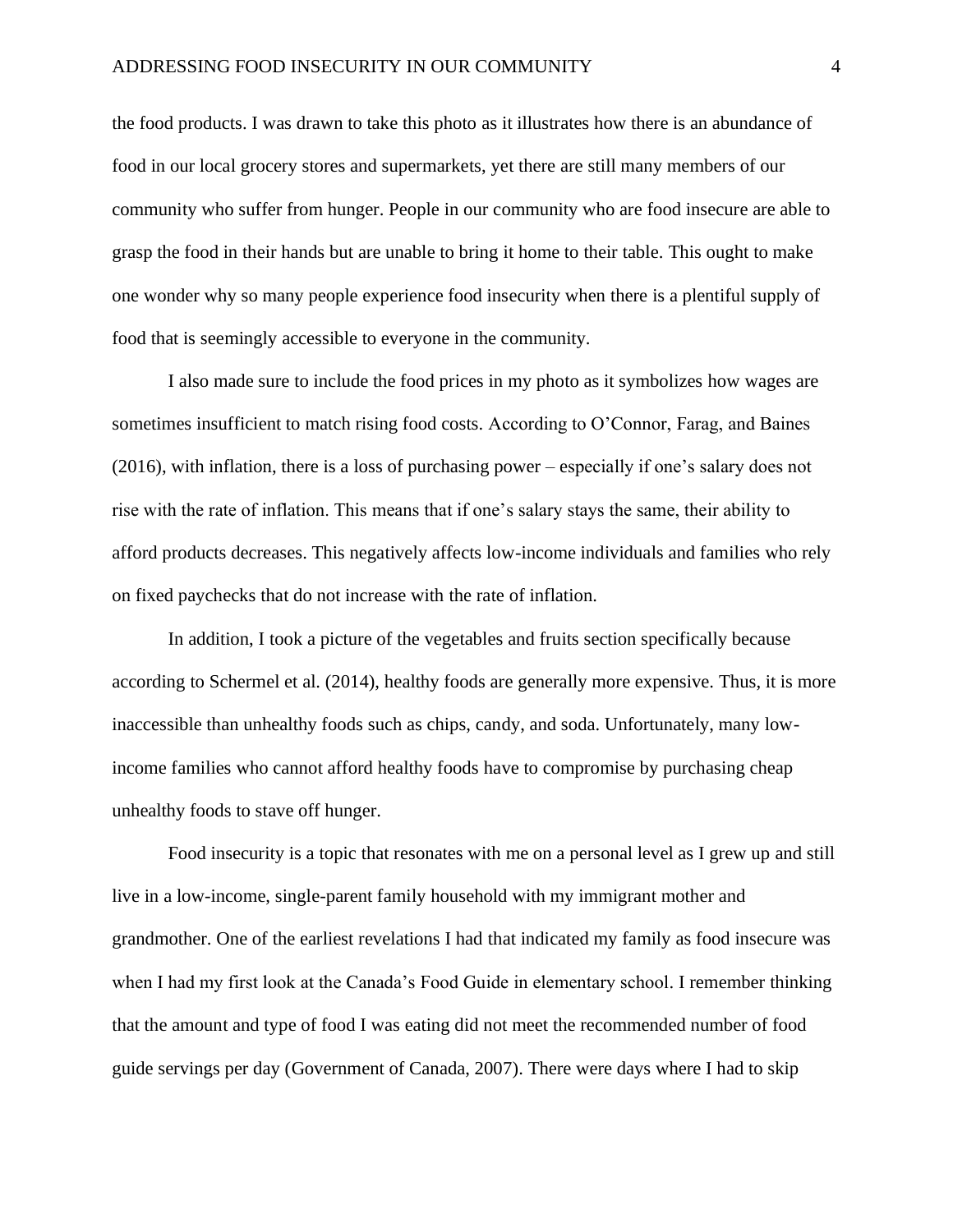meals because my mother could not afford to buy food after paying rent and the utility bill. The struggle of not being able to afford healthier food options and having to sacrifice food for other basic necessities such as rent is a hardship that I am well-accustomed with. According to Tarasuk et al. (2016), more than one in six children under the age of 18 in Canada lived in households that experience food insecurity. I may have been a part of that statistic, but my first-hand experience empowers me to be a better nurse advocate for those who are food insecure.

#### **Analysis of the Issue**

The loss of purchasing power and rising food inflation contributes to food insecurity among low-income families. Purchasing power is the value of products and services an unit of money can buy, whereas inflation is a general rise in prices over a period of time. According to O'Connor et al. (2016), increasing rates of food inflation coupled with shrinking disposable income places a financial strain on the budgets of low-income households. Simply being employed is insufficient as low-waged jobs often do not provide enough income for individuals to afford food. Low-income families' wages often remain stagnant while the rate of inflation rises. This loss of purchasing power forces consumers to spend more money on food, yet receiving less product and value for every dollar spent. This significantly reduces their ability to afford a healthy, nutritious diet. As a result, many low-income consumers reduce spending on food purchases and skip meals (O'Connor et al., 2016).

The root cause of food insecurity is poverty and low income (Tarasuk, Dachner, & Loopstra, 2014). Not being able to afford the prices of food is a huge accessibility barrier for low-income individuals. The government attempts to alleviate the severity of poverty by funding social assistance programs. According to Tarasuk et al. (2014), 70% of Canadian households who are dependent on social assistance experience food insecurity. Despite the additional help of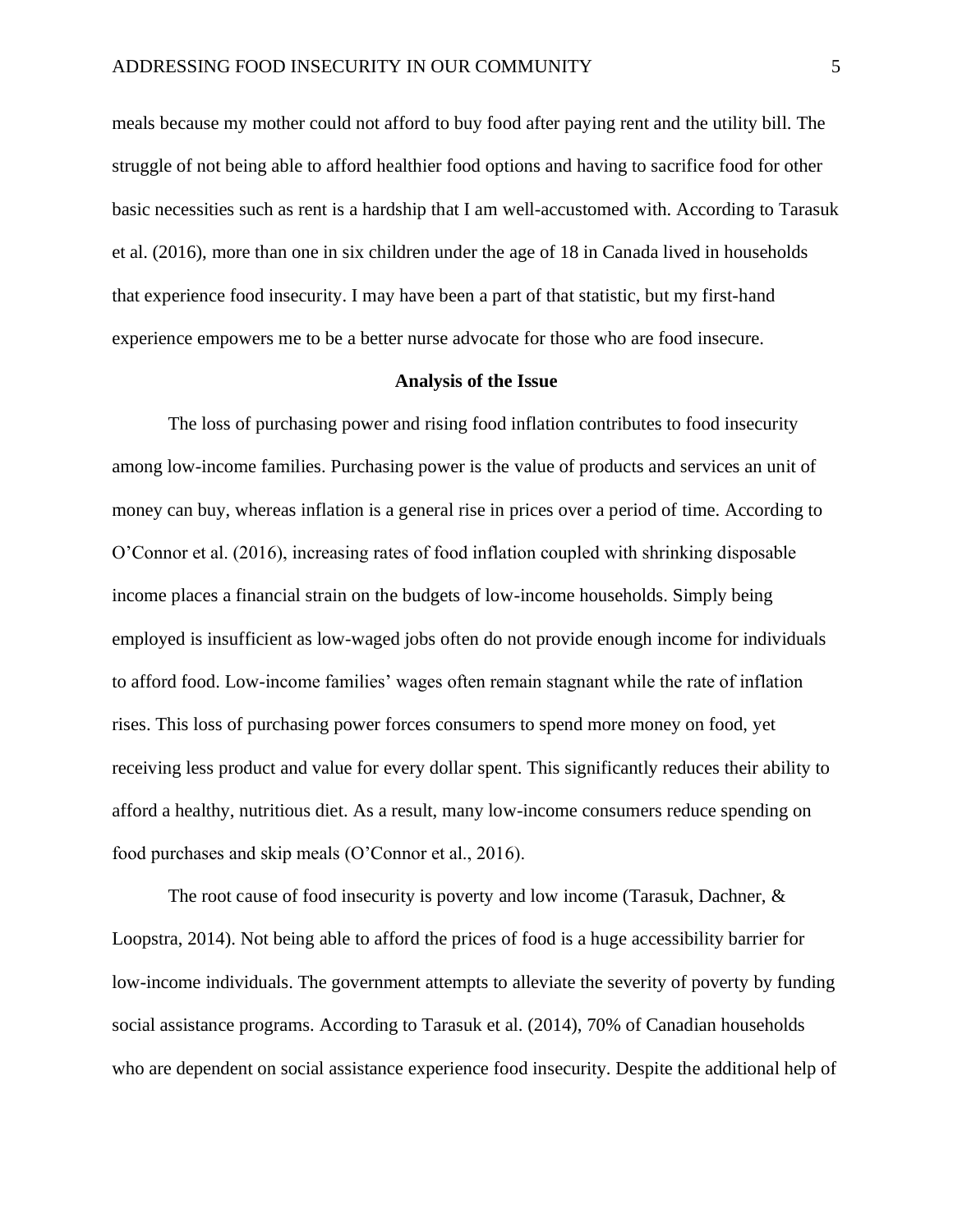social assistance, many Canadians still struggle to have access to affordable and healthy foods. Thus, many low-income individuals resort to using food banks when they need food. In 2018, there were 914,470 food bank visits from clients in Toronto  $- a 4.7\%$  increase since 2017 and a 14% increase since 2008 (Daily Bread Food Bank, 2018). Social assistance recipients make up most of the food bank clientele as the relief is not enough to cover basic needs such as food (Tarasuk et al., 2014). Unfortunately, the high rate of food insecurity among social assistance recipients suggests that the aid provided by food banks is insufficient to compensate for inadequate social assistance benefits. Food banks are a downstream solution to food insecurity and the needs for their services arise from policy reforms that retracted funding from social security programs. The charitable efforts of food banks are not enough to solve food insecurity and are insufficient to match the increasing demand for their services (Tarasuk et al., 2014). Food banks also should not have to fill in for the gaps created by social assistance funding cuts. As long as the misconception that food banks are an immediate solution for food insecurity persists, there is little incentive for the government to evaluate the efficacy of their social assistance programs (Tarasuk et al., 2014). Although food banks improve access to food and are undoubtedly needed in the community, they do not address the root cause of food insecurity, which is poverty (Tarasuk et al., 2014). An improved income supplement program will be more effective to address the issue of food insecurity (Tarasuk et al., 2014).

Toronto's high cost of living is rising steadily, leaving many who live on the margins of society behind. Not only are food prices rising, but also rent, electricity, gas, child care, and many other basic commodities. According to Mcintyre, Patterson, Anderson, and Mah (2016), many other basic necessities compete with food for the money available within the household. Low-income households who live paycheck to paycheck are often faced with tough decisions to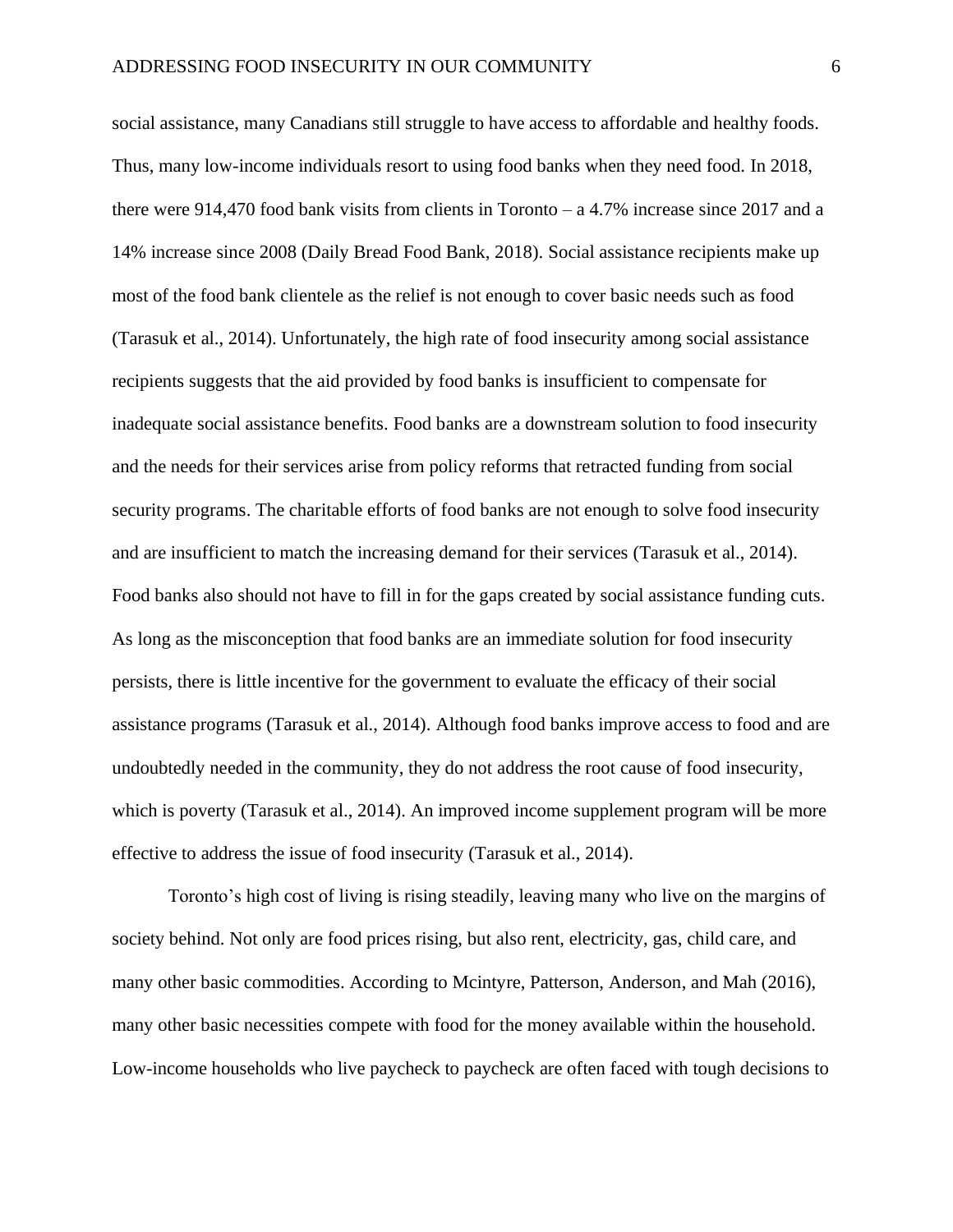make, whether it is to buy groceries and feed their children, or to pay their rent so they have a roof over their heads. Low-income families often have to sacrifice food for other basic needs such as housing and utilities when making budgeting trade-offs (Mcintyre et al., 2016). A possible solution to address competing financial necessities at the policy level is to provide subsidized housing and a rent supplement program so families do not have to sacrifice one basic need for another (Mcintyre et al., 2016). Another possible policy solution is to increase the minimum wage to match rising inflation rates and to provide a living wage that is sufficient to afford basic necessities (Mcintyre et al., 2016).

The inability to afford healthy foods such as vegetables and fruits is a barrier to food accessibility for low-income households. Unhealthy foods that have low nutritional value are generally cheaper and are more likely to be selected by families with lower income to satisfy hunger. According to Schermel et al. (2014), unhealthy foods that are high in fat, sodium, and sugar contents are easy to consume in excess due to its convenience, tastiness, accessibility, and availability. Schermel et al. (2014) surveyed Canadians from all 10 provinces about food, diet, and health. According to the survey conducted by Schermel et al. (2014), 84% of Canadians believe that nutritious foods are important for maintaining and improving health. Although the majority of Canadians value healthy and nutritious foods, the high costs of healthy foods is perceived as a barrier to healthy eating (Schermel et al., 2014). Many people understand that fresh produce such as vegetables and fruits are healthy and would like to consume them more if they had the money to do so. According to Schermel et al. (2014), 38.2% of the Canadian respondents strongly agree that it is difficult for them to afford healthy foods. Financial constraints on food spending can have a negative effect on diet quality since food budgets of low-income households are insufficient to buy healthy foods. Since healthy foods are more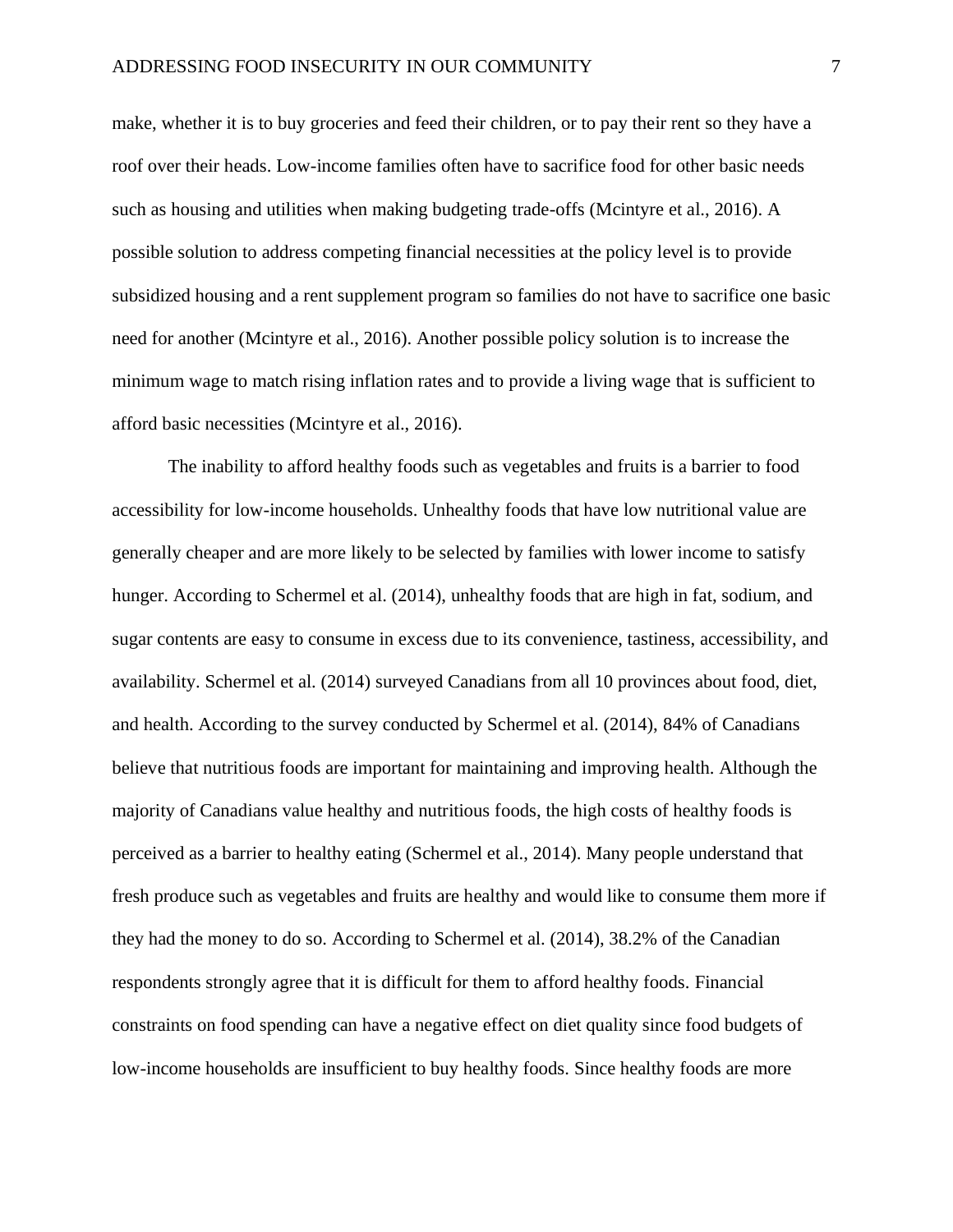expensive, improving food consumption behaviours among low-income families require economic and policy interventions. A possible solution would be to subsidize fresh healthy foods like vegetables and fruits in order to make it more affordable for low-income families (Schermel et al., 2014).

Food insecurity among low-income families can lead to poor health and can exacerbate existing health issues, thus increasing the cost of health care expenditure. According to Tarasuk et al. (2015), food insecurity is a strong predictor of poor physical and mental health, as well as health care utilization and expenditure. Low-income individuals who are food insecure often have low-quality diets and high levels of stress, which reduces their capacity to maintain health and potentially increase health care demands (Tarasuk et al., 2015). Food insecurity among adults is associated with numerous indicators of chronic diseases such as heart disease, diabetes, arthritis, and hypertension (Tarasuk et al., 2015). Food insecurity also poses a barrier to selfmanagement for adults with chronic illnesses, as well as increasing the likelihood of them becoming high-cost health care consumers (Tarasuk et al., 2015). Food insecurity among children is also associated with poor health and the development of chronic health problems such as depression and asthma (Tarasuk et al., 2015). The high risk of developing and exacerbating health problems among low-income individuals raises public health care costs. According to Tarasuk et al. (2015), the total health care costs for services such as emergency department visits, inpatient hospital care, home care, surgeries, physician services, and prescription drugs rose proportionally to the increasing severity of household food insecurity. Compared to the total annual health care costs in households that are food-secure, annual health care costs are 23% higher in households with marginal food insecurity, 49% higher in households with moderate food insecurity, and 121% higher in households with severe food insecurity (Tarasuk et al.,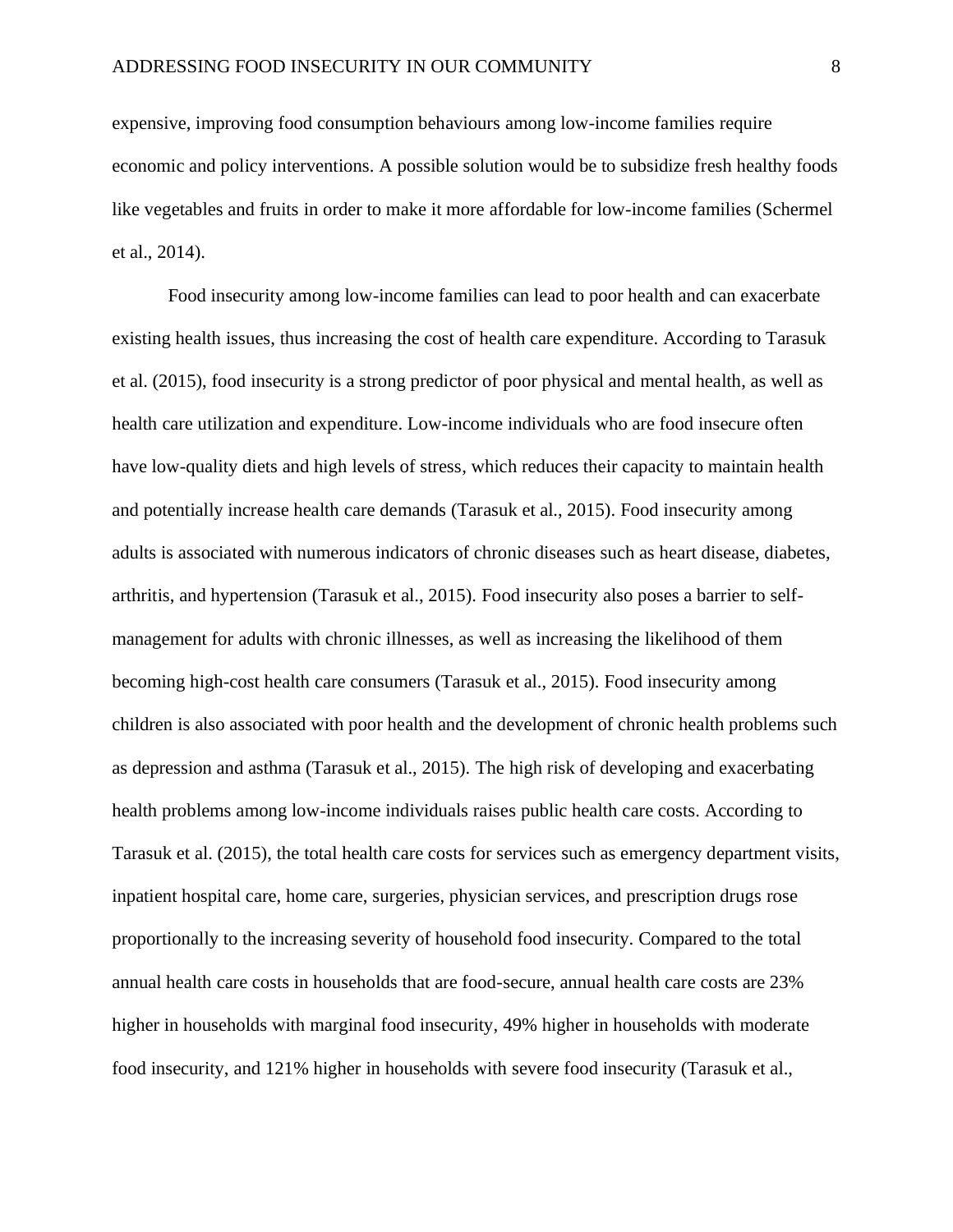2015). This suggests that there is a direct correlation between food insecurity and health care usage. A downstream approach to address this issue would be to have health care providers screen patients for food insecurity and to connect them with additional supports. However, according to Tarasuk et al. (2015), a more upstream approach would be government interventions with the goal of diminishing food insecurity. Policy solutions at the federal or provincial level intended to reduce food insecurity can substantially lower the costs of universal health care. Therefore, income supplements for low-income households can help reduce food insecurity (Tarasuk et al., 2015).

### **Community Health Nurse's Role & Strategies**

As a community health nurse [CHN], I could address the issue of food insecurity by working at the policy level using the Population Health Promotion model (Government of Canada, 2001). The WHO are government sectors such as the Ministry of Community and Social Services that provide social assistance programs for low-income individuals, the Ministry of Labour which enforces minimum wage standards, and the Ministry of Housing whose Minister is also the Minister responsible for the Poverty Reduction Strategy (City of Toronto, 2017). The WHAT is income and social status, and the HOW is healthy public policy. The community health nurse can work together with the Ontario ministries in conjunction with community leaders & members to support healthy public policies that reduce food insecurity among lowincome individuals. The CHN can engage with community members to help advocate for a minimum wage raise to \$15 an hour, better social assistance benefits, subsidized childcare, subsidized healthy foods, and subsidized housing. In the 2017 Provincial Budget, a 2% increase in social assistance rates was proposed (City of Toronto, 2017). However, this increase is insufficient to support household food security (City of Toronto, 2017). A community health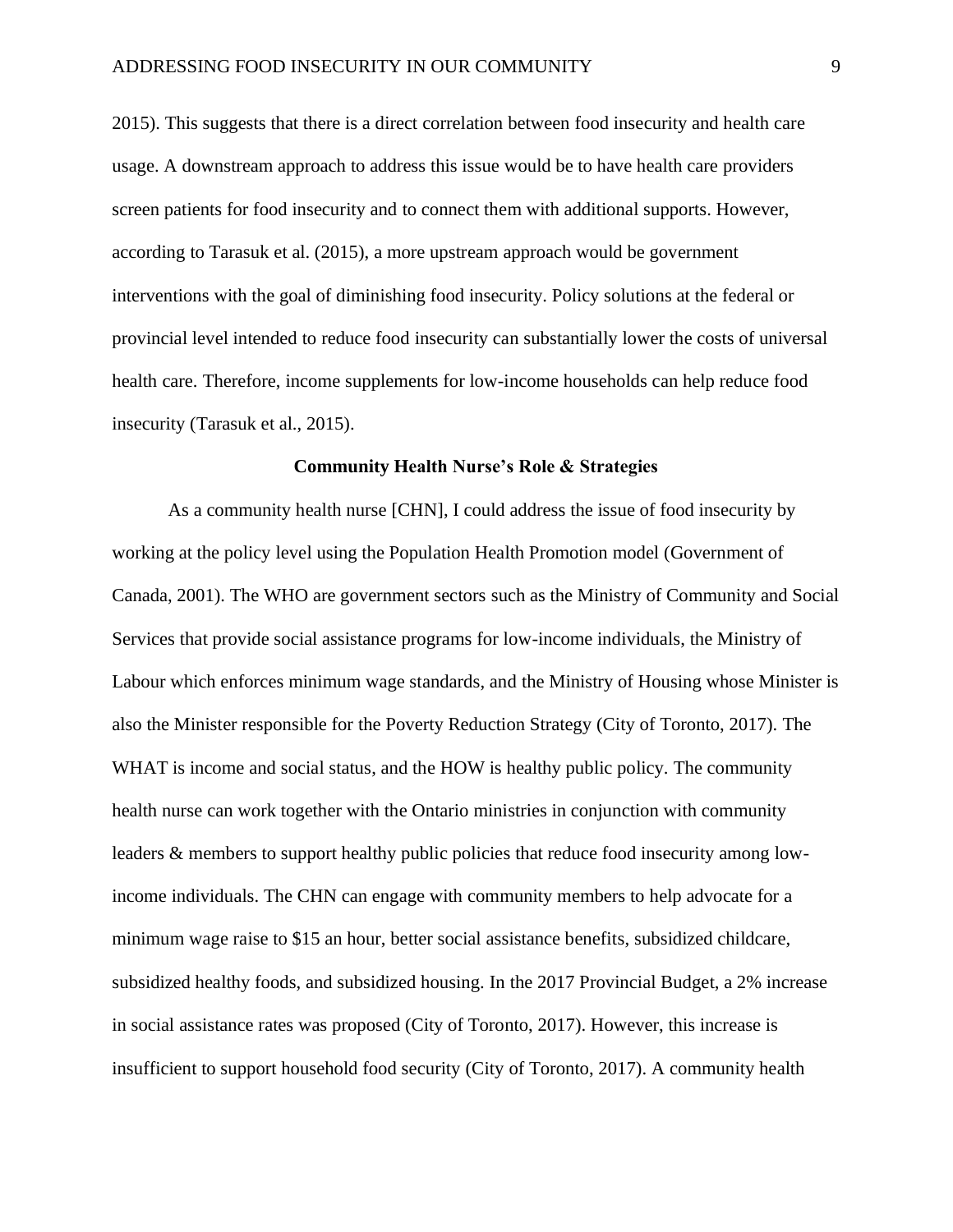nurse can advocate for a social assistance rate higher than 2% for low-income households by working with policymakers and community members. The CHN can also ensure that the voices of the community members are heard by the government sectors by collaborating with the ministries and their ministers, as well as lobbying for healthy government policies that are in the community's interests.

As a community health nurse, I could also address this issue by working at the community level using the Population Health Promotion model (Government of Canada, 2001). The WHO is the community. The WHAT is identified as social support networks such as food banks and community gardens that can help increase access to affordable healthy foods for lowincome community members. The HOW is identified as creating supportive environments and strengthening community action. The CHN can work with the local community to create supportive environments that enhance the availability and accessibility of healthy foods. The community health nurse can also help strengthen community action by building the community's capacity to address food insecurity. The nurse can support community food initiatives by helping to establish community gardens that would help increase the access to healthy foods, while simultaneously empowering community members through their involvement in growing crops for each other. The nurse can also support local food banks by collaborating with local grocery stores and supermarkets to form partnerships where supermarkets donate surplus foods to food banks. Supermarkets often discard safe and edible organic foods as waste because of superficial issues like appearance. By donating leftover stock to food banks, there will be less food wastage and food banks will have more food to give to those in need. The community health nurse could also implement a social marketing strategy that encourage members of the community to donate to and volunteer for food banks, thus promoting an environment of care. This strategy will help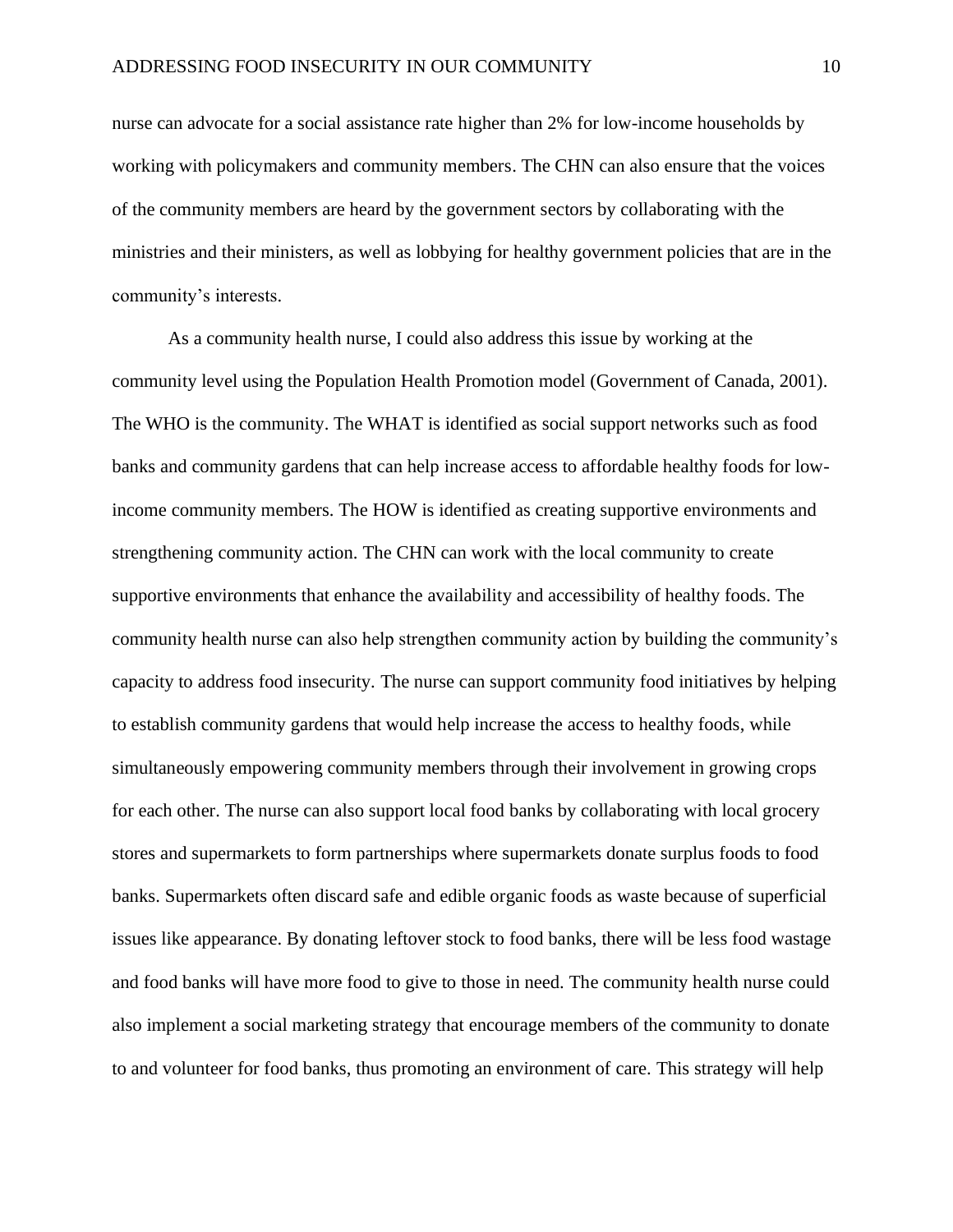strengthen community action through community empowerment, which will foster a greater sense of community.

In addition, the community health nurse can also address food insecurity on the community level by statistically targeting the most vulnerable sub-population, which would be single-mother families with children under the age of 18 (Tarasuk et al., 2016). Applying the principles of health equity and social justice, the issue of food insecurity among children under the age of 18 can be addressed by advocating for and implementing school nutrition programs in collaboration with public health, the school board, and parents. Helping single-parent families will require a policy approach in which the community health nurse can advocate for social assistance benefits and/or food subsidies for this sub-population in collaboration with political leaders and community members.

### **Conclusion**

Food insecurity is a community health issue that disproportionally affects low-income individuals – particularly single-mother households with children under the age of 18 (Tarasuk et al., 2016). My photo symbolizes how there is more than enough food to feed everyone, and yet there are many members of our community that suffer from hunger. The root cause of this problem is poverty and low-income, which leads to the unequal distribution of food. The loss of purchasing power and rising food inflation also contributes to food insecurity among low-income families. In addition, low-income households often have to sacrifice food for other basic needs such as housing and utilities when making budgeting trade-offs due to the rising costs of living in Toronto. Furthermore, unhealthy foods that have low nutritional value are generally cheaper than healthy foods and are likely to be selected by families with lower income to satisfy hunger. This can lead to poor health and can exacerbate existing health issues, thus increasing the cost of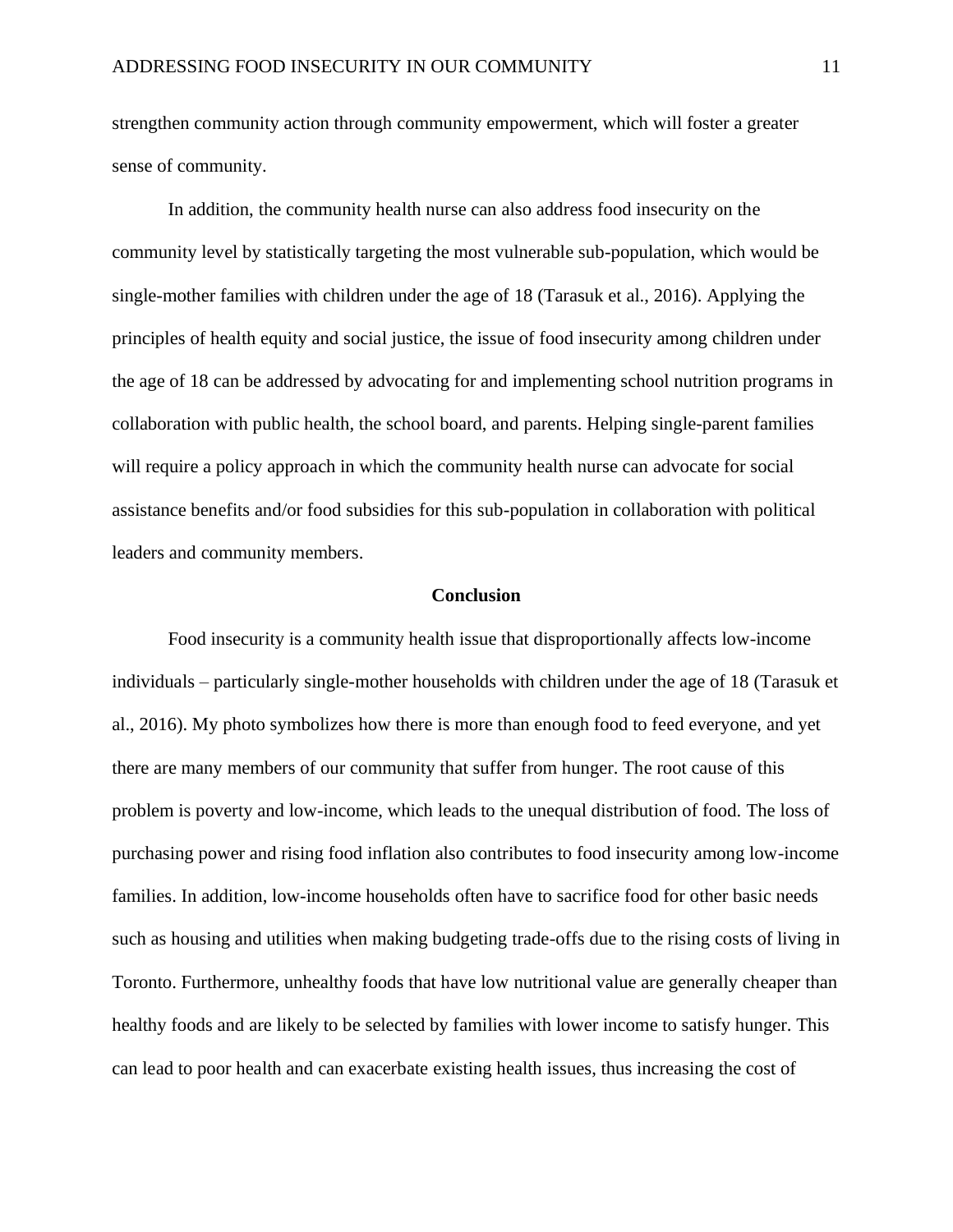public health care expenditure. This paper examined the complex interplay of numerous factors that contribute to food insecurity among low-income individuals in Toronto. The importance of this growing public health issue to community health nurses has been highlighted. A community health nurse could address food insecurity on a policy level by working together with Ontario ministries in conjunction with community members to support healthy public and social policies that reduce barriers to food access among low-income individuals. The CHN could also address this issue on a community level by working with the local community to create supportive environments that enhance the availability and accessibility of healthy foods and help strengthen community action by building the community's capacity to address food insecurity. As community health nurses, we have the power to connect low-income families with resources, to advocate for accessible healthy foods, and to improve the quality of life for people who experience food insecurity.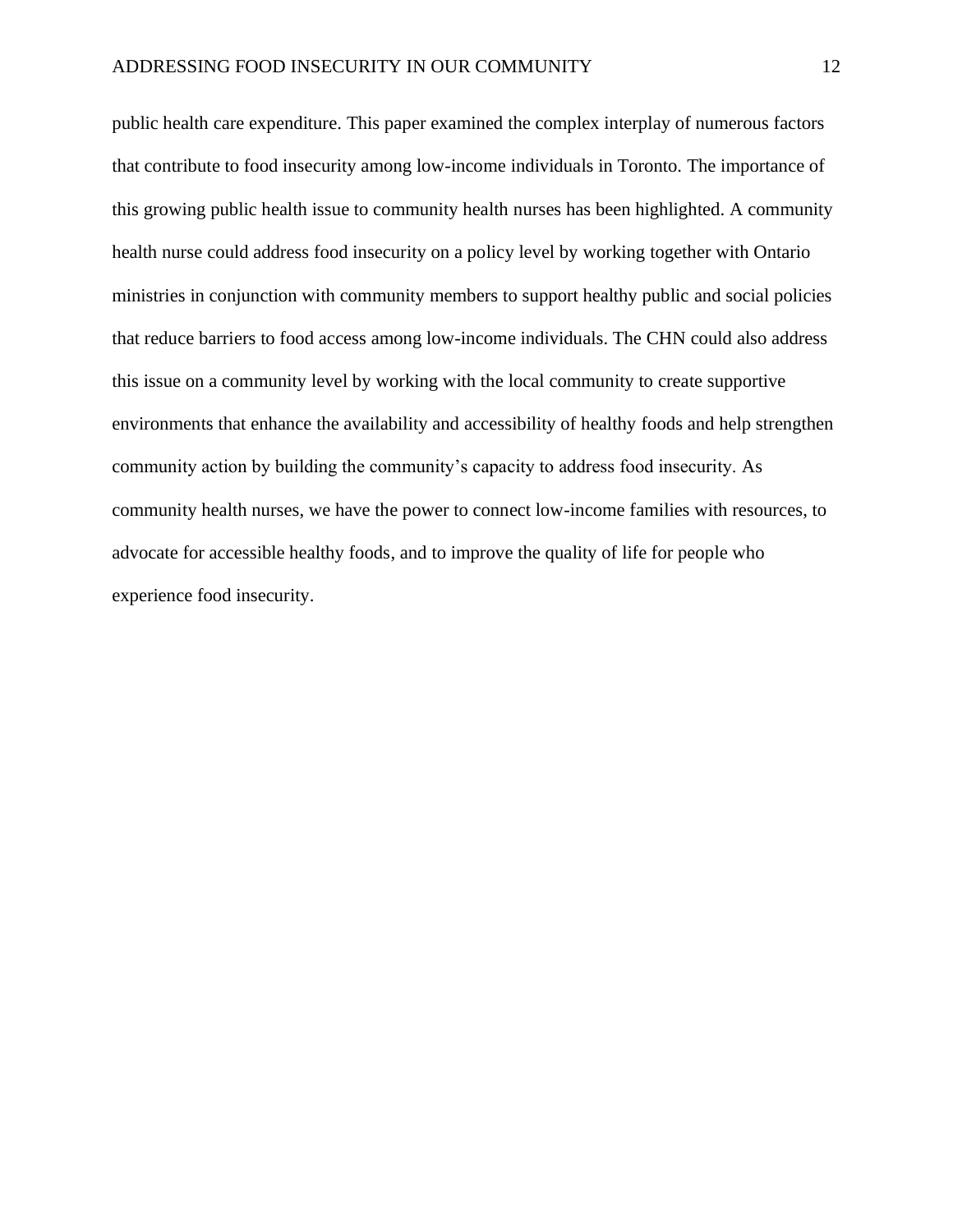# References

- City of Toronto. (2017). *Food Insecurity in Toronto: Report for Action.* Retrieved from <https://www.toronto.ca/wp-content/uploads/2017/11/9112-tph-backgroundfile-107929.pdf>
- Daily Bread Food Bank. (2018). *Who's Hungry: A Profile of Hunger in Toronto, 2018.* Retrieved from [https://www.dailybread.ca/wp-content/uploads/2018/10/Whos-Hungry-2018-full-](https://www.dailybread.ca/wp-content/uploads/2018/10/Whos-Hungry-2018-full-3.pdf)[3.pdf](https://www.dailybread.ca/wp-content/uploads/2018/10/Whos-Hungry-2018-full-3.pdf)
- Government of Canada. (2001). *Population Health Promotion: An Integrated Model of Population Health and Health Promotion.* Retrieved from [https://www.canada.ca/en/public-health/services/health-promotion/population](https://www.canada.ca/en/public-health/services/health-promotion/population-health/population-health-promotion-integrated-model-population-health-health-promotion/developing-population-health-promotion-model.html)[health/population-health-promotion-integrated-model-population-health-health](https://www.canada.ca/en/public-health/services/health-promotion/population-health/population-health-promotion-integrated-model-population-health-health-promotion/developing-population-health-promotion-model.html)[promotion/developing-population-health-promotion-model.html](https://www.canada.ca/en/public-health/services/health-promotion/population-health/population-health-promotion-integrated-model-population-health-health-promotion/developing-population-health-promotion-model.html)
- Government of Canada. (2007). *Eating Well with Canada's Food Guide 2007.* Retrieved from [https://www.canada.ca/en/health-canada/services/canada-food-guide/about/history-food](https://www.canada.ca/en/health-canada/services/canada-food-guide/about/history-food-guide/eating-well-with-canada-food-guide-2007.html)[guide/eating-well-with-canada-food-guide-2007.html](https://www.canada.ca/en/health-canada/services/canada-food-guide/about/history-food-guide/eating-well-with-canada-food-guide-2007.html)
- Mcintyre, L., Patterson, P. B., Anderson, L. C., & Mah, C. L. (2016). Household Food Insecurity in Canada: Problem Definition and Potential Solutions in the Public Policy Domain. *Canadian Public Policy / Analyse De Politiques, 42*(1), 83-93. doi:10.3138/cpp.2015-066
- O'Connor, N., Farag, K., & Baines, R. (2016). What is food poverty? A conceptual framework. *British Food Journal, 118*(2), 429-449. doi:10.1108/BFJ-06-2015-0222
- Schermel, A., Mendoza, J., Henson, S., Dukeshire, S., Pasut, L., Emrich, T., . . . L'Abbé, M. R. (2014). Canadians' Perceptions of Food, Diet, and Health – A National survey. *PLoS One, 9*(1) doi:10.1371/journal.pone.0086000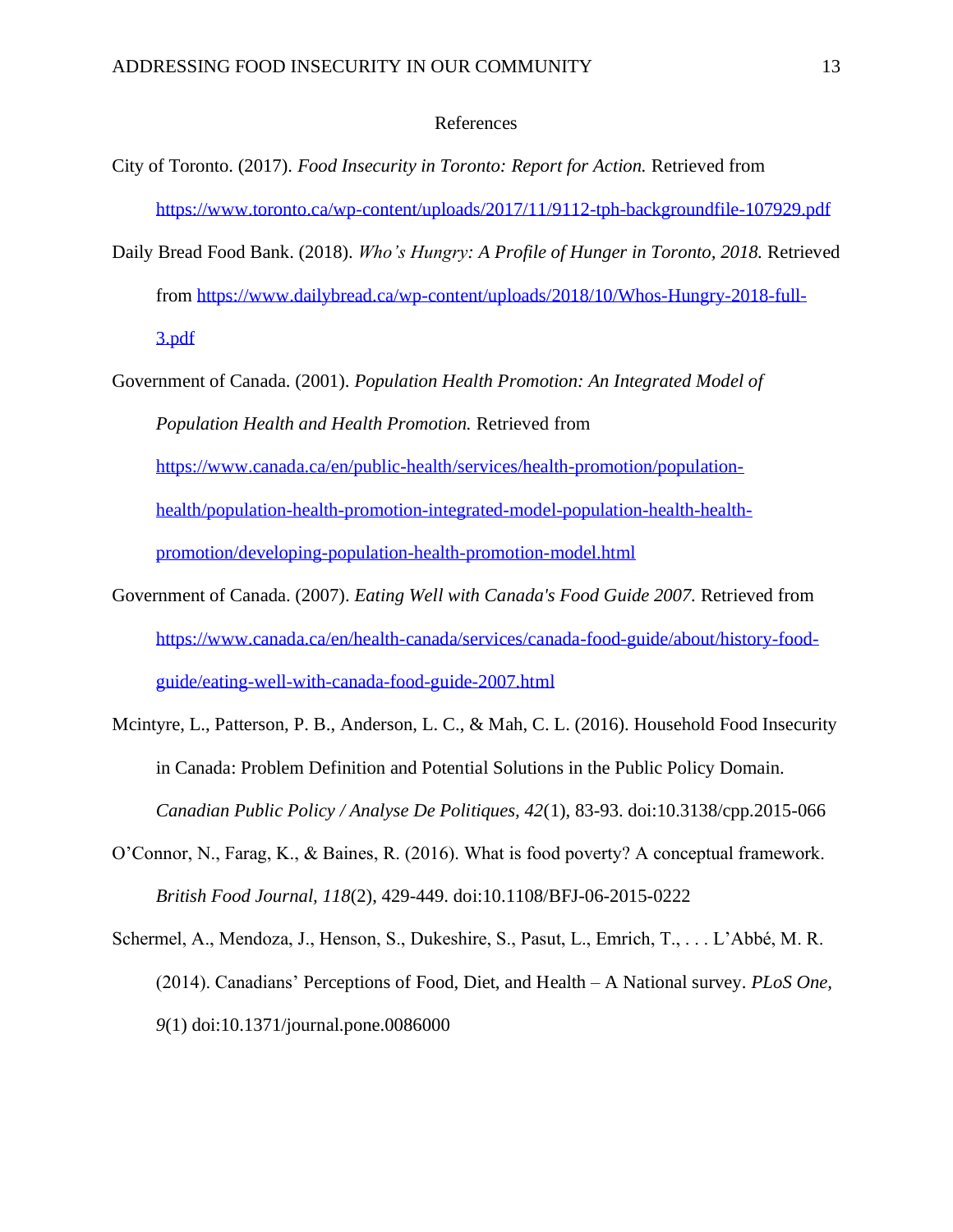- Tarasuk, V., Cheng, J., de Oliveira, C., Dachner, N., Gundersen, C., & Kurdyak, P. (2015). Association between household food insecurity and annual health care costs. *CMAJ: Canadian Medical Association Journal, 187*(14), E429-E436. doi:10.1503/cmaj.150234
- Tarasuk, V., Dachner, N., & Loopstra, R. (2014). Food banks, welfare, and food insecurity in Canada. *British Food Journal, 116*(9), 1405-1417. doi:10.1108/BFJ-02-2014-0077
- Tarasuk, V., Mitchell, A., Dachner, N. (2016). *Household Food Insecurity in Canada, 2014.*  Toronto: Research to identify policy options to reduce food insecurity (PROOF). Retrieved from [https://proof.utoronto.ca/wp-content/uploads/2016/04/Household-Food-Insecurity-in-](https://proof.utoronto.ca/wp-content/uploads/2016/04/Household-Food-Insecurity-in-Canada-2014.pdf)[Canada-2014.pdf](https://proof.utoronto.ca/wp-content/uploads/2016/04/Household-Food-Insecurity-in-Canada-2014.pdf)